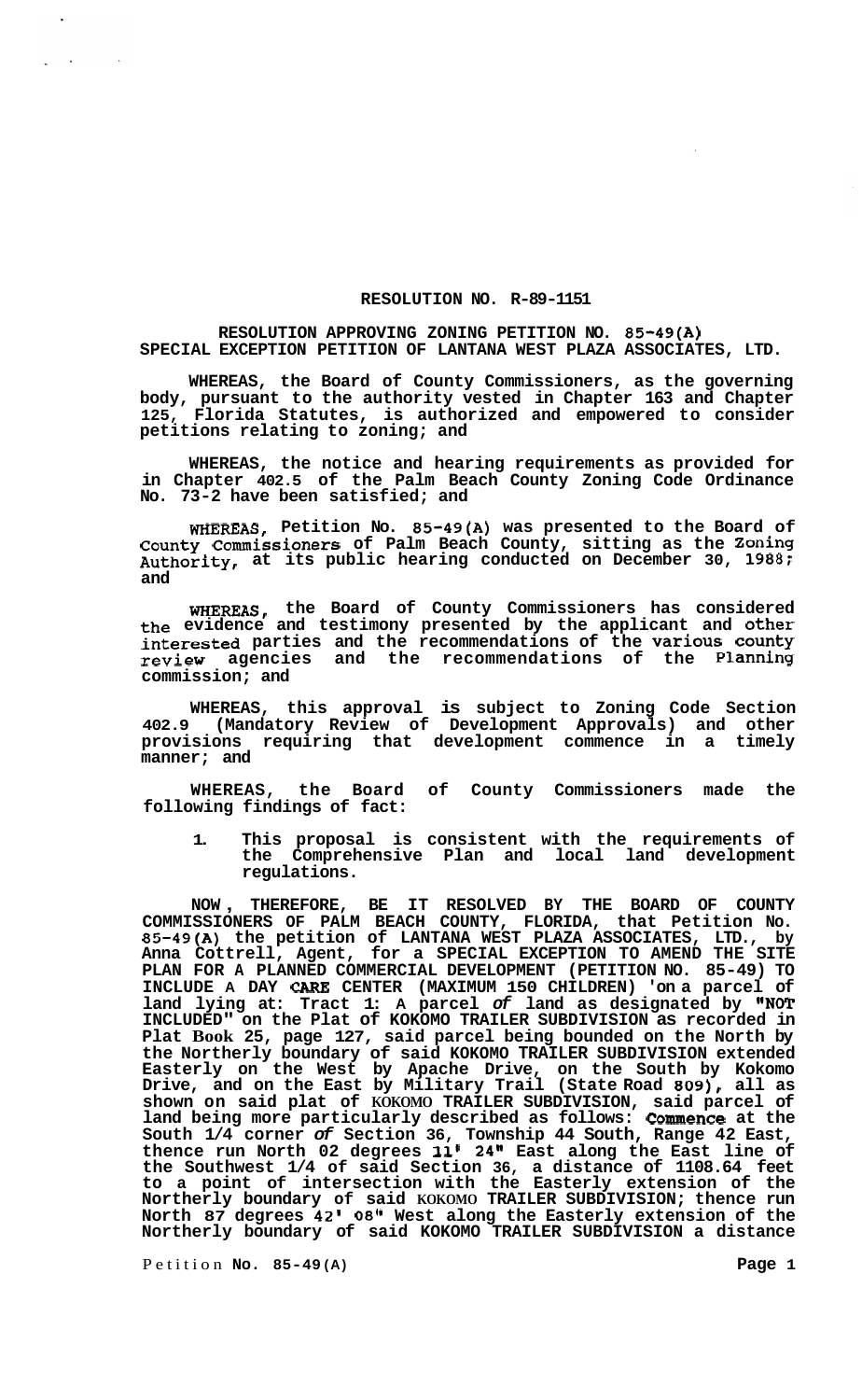**of 49.72 feet to a point on the Westerly Right-of-way line of said Military Trail, said point being the Point of Beginning Of the following described parcel of land thence continue North** *87*  **degrees 42'** *08''* **West along the last mentioned course a distance of 163.90 feet to a point on the Easterly Right-of-way line of said Apache Drive said point being a Northeast corner of said KOKOMO TRAILER SUBDIVISION thence run South 02 degrees 19' 21" West along the Easterly Right-of-way line of said Apache Drive and along an Easterly boundary of said KOKOMO TRAILER SUBDIVISION a distance of 95.34 feet to a point on the Northerly Right-of-way line of said Kokomo Drive, thence run South 87 degrees 40' 39" East along the Northerly Right-of-way line of said KOKOMO TRAILER SUBDIVISION, a distance of 166.99 feet to a point on the Westerly Right-of-way line of said Military Trail said Right-of-way line being the arc of a curve concave to the East and having a radius of 2914.93 feet; thence run Northwardly along the Westerly Rightof-Way line of said Military Trail and along the** *arc* **of said curve to the right having for its elements a radius of 2914.93 feet, a central angle of 01 degree 52' 34" and a chord bearing of North** *00*  **degrees 27' 53" East an arc distance of 95.45 feet to the Point of Beginning, less the Right-of-way deeded to Palm Beach County by Official Record. Tract 2-A: A part of that portion of a parcel of land as designated by "NOT INCLUDED" on the Plat of KOKOMO TRAILER SUBDIVISION as recorded in Plat Book 25, page 127, of the public records of Palm Beach County, Florida, lying West of the East line of the Southwest 1/4 of Section 36, Township 44 South, Range 42 East, Palm Beach County, Florida, and being bounded on the North by Kokomo Drive, on the West by Apache Drive, and bounded partially on the East by Military Trail (State Road 809) all as shown on Plat of KOKOMO TRAILER SUBDIVISION said parcel of land being more particularly described as follows: Commence at the South 1/4 corner of said Section 36, thence** run **North 02 degrees 11' 24" East, on an assumed bearing, along the Bast line of the Southwest 1/4 of said Section 36, a distance of 297.42 feet to the Point of Beginning; thence North 87 degrees 40' 39" West, parallel with the Right-of-way of Kokomo Drive as shown on said plat, a distance of 215.50 feet to an intersection with the East Right-of-Way line of said Apache Drive** ; **thence North 02 degrees 19' 21" East along the Easterly Right-of-way line of said Apache Drive and along an Easterly boundary of said KOKOMO** TRAILER **SUBDIVISION a distance of 675.19 feet to a point on the Southerly Right-of-way line of said Kokomo Drive; thence run South** *87* **degrees 40' 39" East along the Southerly Right-of-way line of said Kokomo Drive and along a boundary line of said KOKOMO TRAILER SUBDIVISION a distance of 169.21 feet to a point on the Westerly Right-of-way line of said Military Trail, said Right-of-way line being the arc of a curve concave to the East and having a radius of 2914.93 feet thence run Southeastwardly along the Westerly Right-of-way line of said Military Trail and along the arc of said curve to the left, having for its elements a radius of 2914.93 feet, a central angle of** *07* **degrees 10' 36" and a chord bearing of 8.4 degrees 10'** *57"*  **East, an arc distance of 365.11 feet to a point of intersection with the East line of the Southwest 1/4 of said Section 36, thence run South 02 degrees 11' 24" West along the Bast line of the Southwest 1/4 of said Section 36, a distance of 313.18 feet to the Point of Beginning, less the Right-of-way deed to Palm Beach County by Official Record Book 4716, page 595, located on the west side** *of* **Military Trail (SR 809) on the** north **and south sides of** 

*Petition* **No. 85-49 (A) Page 2**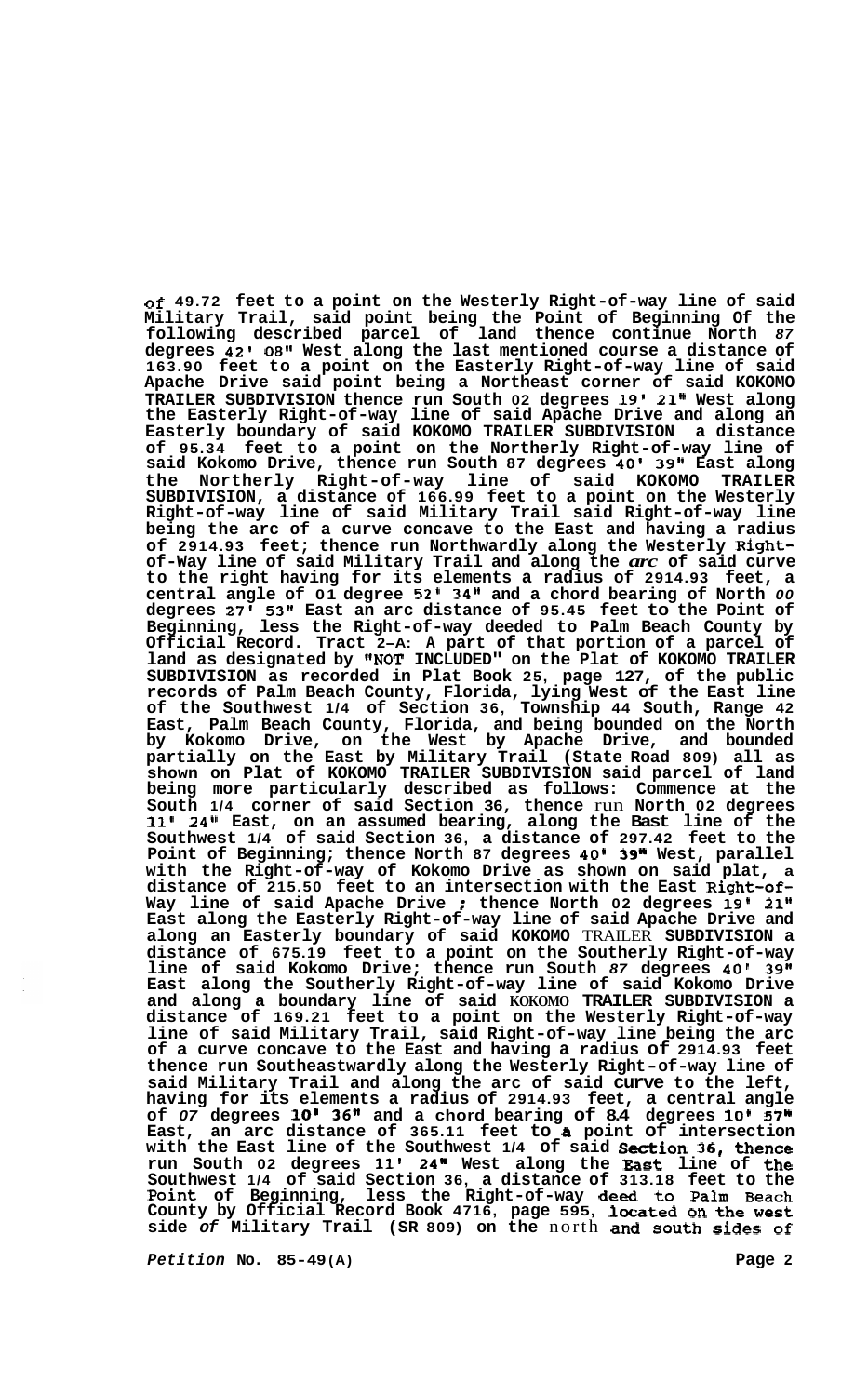**Kokomo Drive, and bounded on the west by Apache Drive, in a** *cG-***General Commercial Zoning District, was approved as advertised, subject to the following conditions:** 

- **1. The petition shall comply with all previous conditions of approval, unless expressly modified herein.**
- **2. Prior to certification, the site plan shall be amended to indicate the following:** 
	- **a. The six (6) foot fence or wall around the play area.**
- **3. The petitioner shall designate the three (3) parking spaces located behind the proposed day-care drop-off spaces, as employee parking.**
- **4. The petitioner shall plant a 36 inch ficus hedge around the entire perimeter of the play area.**
- **5. The day care shall be limited to a maximum of 150 children.**
- *6.*  **NO outdoor loudspeaker system shall be permitted on site.**
- **7. All site lighting shall be of low intensity, shielded and directed away from surrounding residential property and right-of-way.**
- *8.*  **Off premise signs shall not be permitted on site.**
- *9.*  **Sewer service is available to the property. Therefore, no septic tank shall be permitted on the site.**
- **10. Water service is available to the property. Therefore, no well shall be permitted on the site to provide potable water.**
- **11. Condition No. 4 of Petition No. 85-49, Resolution No. R-85-967, which presently states:** 
	- **"4. The developer shall be permitted a maximum of 15,500 square feet of retail commercial, until Military Trail has been four (4) laned from Melaleuca Lane to Lantana Road."**

**is hereby amended to read as follows:** 

**"In order to comply with the mandatory traffic performance standards the petitioner shall be restricted to the following phasing schedule: Except for the day care use** 

**a) No more than 11,000 square feet of retail commercial until construction has begun for the widening of Military Trail as a 4 lane section** 

 $\mathcal{F}^{\mathcal{G}}_{\mathcal{G}}$  and  $\mathcal{F}^{\mathcal{G}}_{\mathcal{G}}$